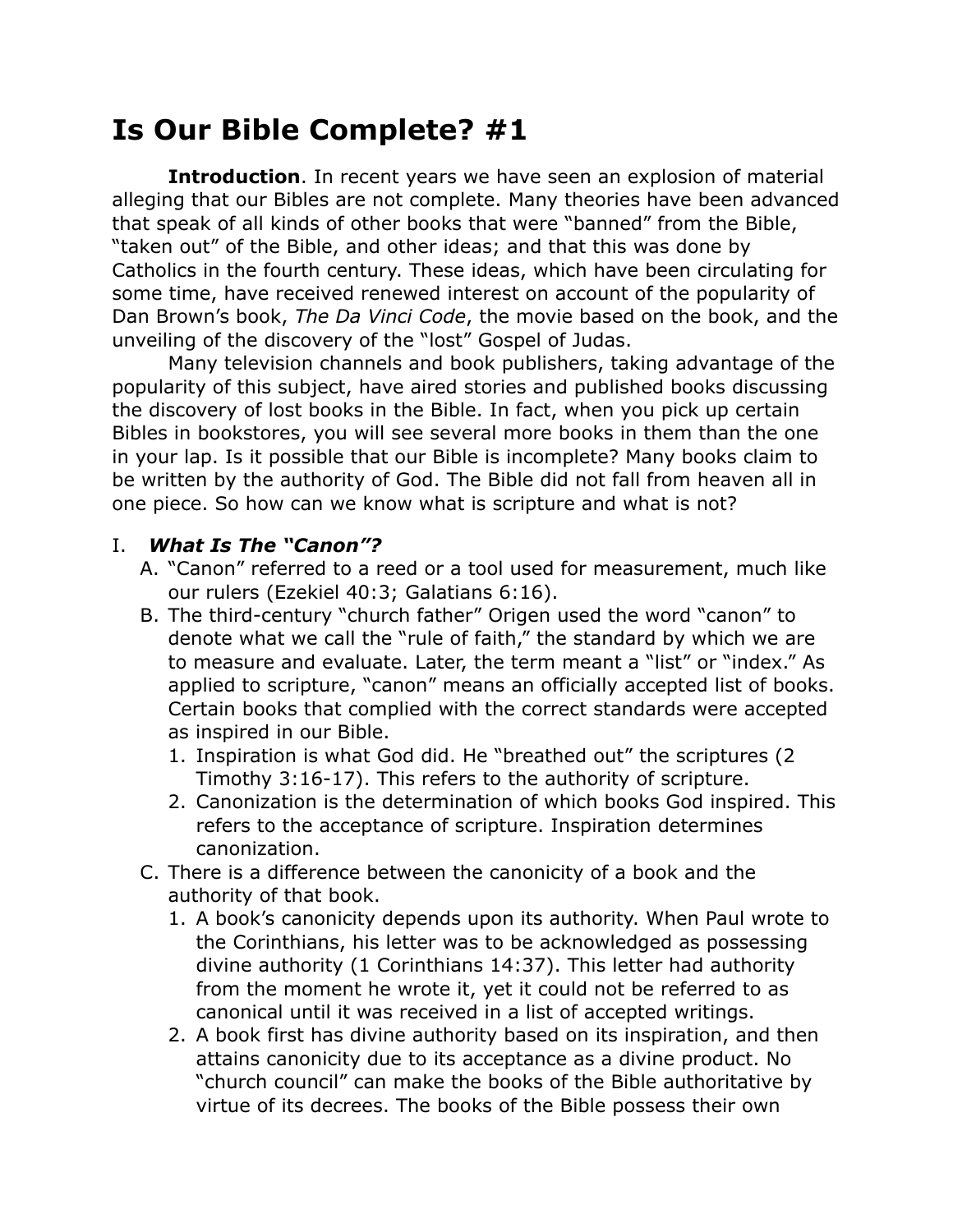authority and had this authority long before there were "church councils."

- D. There are two ways to look at the canon.
	- 1. The church is determiner of the canon vs. the church is the discoverer of the canon.
	- 2. The church is the mother of the canon vs. the church is the child of the canon.
	- 3. The church is the master of the canon vs. the church is the servant of the canon.
	- 4. The church is the regulator of the canon vs. the church is the recognizer of the canon.
	- 5. The church is the judge of the canon vs. the church is the witness of the canon.

## II. *The Old Testament Canon*

- A. The Old Testament Apocrypha.
	- 1. The word "apocrypha" has come into the English language from the Greek and means "hidden." It was used very early in the sense of secretive or concealed, but it was also used in reference to a book whose origin was doubtful or unknown. In the fourth century A.D., Jerome was the first to name this group of literature Apocrypha.
	- 2. The Old Testament Apocrypha were written in the period of 200 B.C. to A.D. 100. They covered a broad variety of literary forms including historical, legendary, prophetic, and ethical. The Eastern Orthodox Church has some that are distinct from the Roman Catholic Church. So, the number of apocryphal books vary to some degree. The following are the major books in the Old Testament Apocrypha.
		- a) 1 and 2 Esdras.
		- b) Tobit.
		- c) Judith.
		- d) Additions to the Book of Esther.
		- e) The Wisdom of Solomon.
		- f) Ecclesiasticus or the Wisdom of Jesus the Son of Sirach.
		- g) Baruch.
		- h) The Letter of Jeremiah.
		- i) The Prayer of Azariah and the Song of the Three Young Men.
		- j) Susanna.
		- k) Bel and the Dragon.
		- l) The Prayer of Manasseh.
		- m)1 and 2 Maccabees.
		- n) Psalm 151.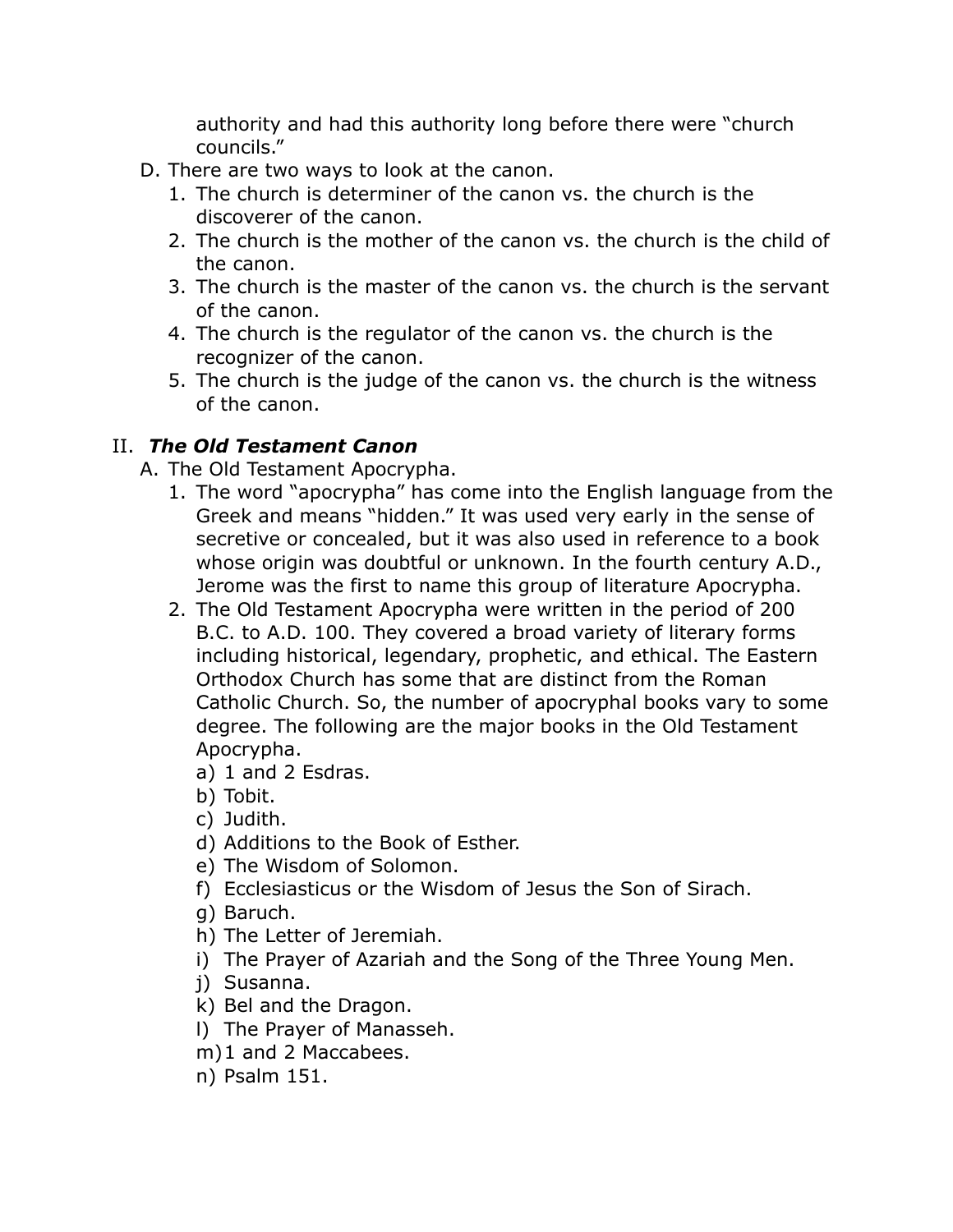- 3. Another group of works is the Pseudepigrapha. Pseudepigrapha are falsely attributed works; a work, simply, whose real author attributed it to a figure of the past.
	- a) These are Jewish religious works written c. 200 B.C. to A.D. 200, not all of which are literally pseudepigraphical. Some pseudepigraphical works include 3-4 Maccabees, the Life of Adam and Eve, the Assumption of Moses, and the Ascension of Isaiah.
	- b) Some of these works were apocalyptic, a genre of [prophetical](http://en.wikipedia.org/wiki/Prophecy) writing that developed in post-[Exilic](http://en.wikipedia.org/wiki/Galut) [Jewish](http://en.wikipedia.org/wiki/Judaism) culture and was popular among [millennialist](http://en.wikipedia.org/wiki/Millennialism) early [Christians](http://en.wikipedia.org/wiki/Christianity). Some apocalyptic works include the Book of Enoch, the Psalms of Solomon, 4th Ezra, the Book of Jubilees, and the Testament of the Twelve Patriarchs.
- B. For as long as we have recorded history, the books of the Old Testament have remained consistent.
	- 1. The Israelites tended to write on papyrus (a form of paper) which does not survive the centuries very well. Other societies used clay tablets, so we have older records. But our Hebrew records only reach back to about 200 B.C.
	- 2. For years, critics of the Bible said that the books in the Old Testament were revered because they were old. They claimed that the Israelites did not have much in the way of writings so what did exist was treasured.
	- 3. What we now know is that there were plenty of books written by the Israelites, but only a few were treasured as God's word. The status of the scriptures is what caused them to be carefully preserved and frequently copied. Other books existed but they were allowed to decay or be lost in antiquity.
- C. The testimony of historians.
	- 1. A list was made in the late fourth century by a Jewish rabbi named Baba Bathra.
		- a) He used the threefold division of the Old Testament: The Law (Genesis, Exodus, Leviticus, Numbers, and Deuteronomy), the Prophets (Joshua, Judges, Samuel, Kings, Jeremiah, Ezekiel, Isaiah, and the Twelve), and the Writings (Ruth, Psalms, Job, Proverbs, Ecclesiastes, Song of Solomon, Lamentations, Daniel, Esther, Ezra, and Chronicles).
		- b) There are only 24 books listed. This is because today we divide the books differently today. Samuel, Kings, and Chronicles are divided into two books each. The Twelve are the minor prophets which we have separated each into separate books. Ezra contains both Ezra and Nehemiah, which we separate today.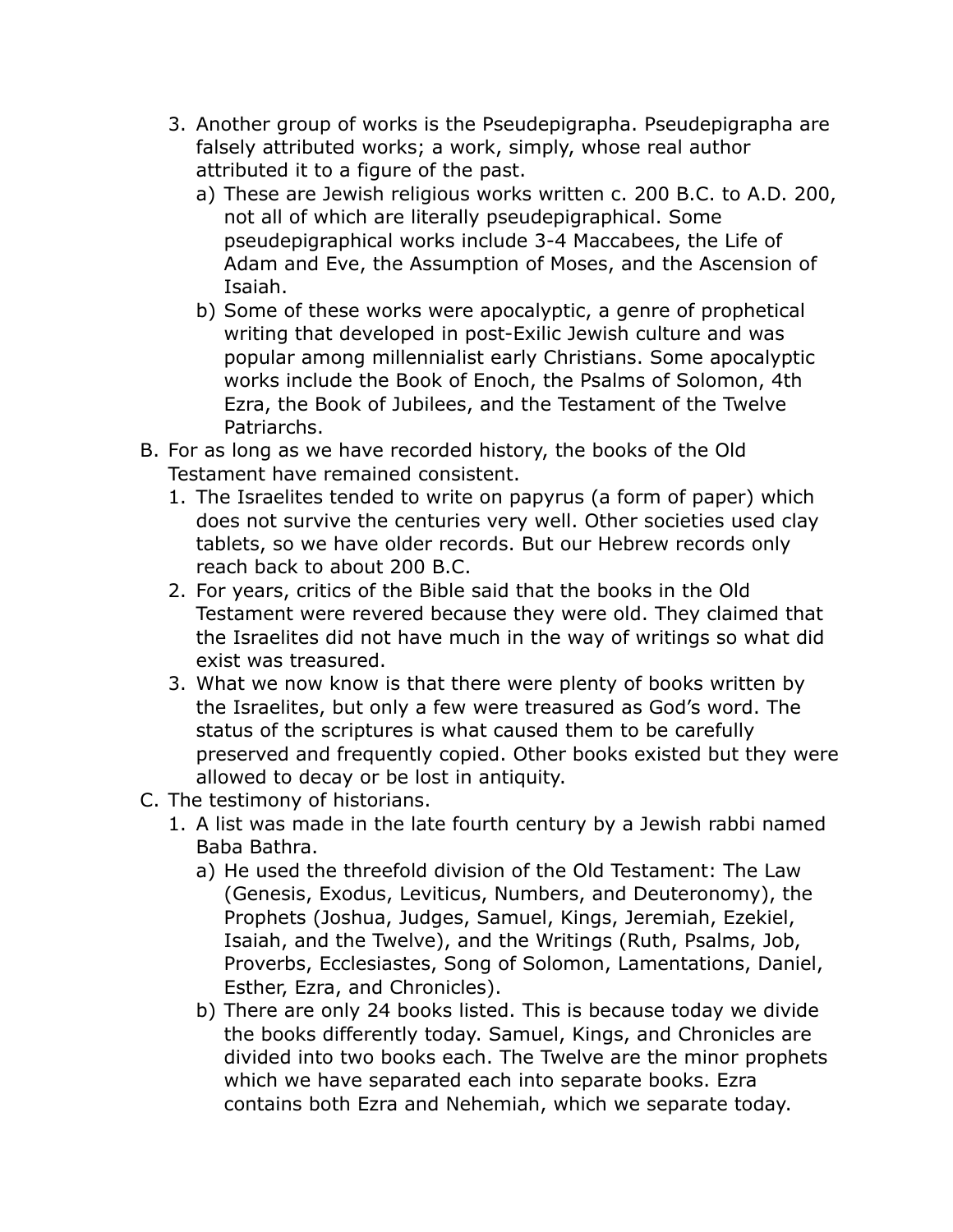Some lists have 22 books listed. These combine Lamentations with Jeremiah and Ruth with Judges.

- 2. Even earlier is a statement by the Jewish historian Josephus in A.D. 70.
	- a) He wrote, "For we have not an innumerable multitude of books among us disagreeing from and contradicting one another (as the Greeks have), but only twenty-two books, which contain the records of all the past times, which are justly believed to be divine. And of these, five belong to Moses, which contain his laws, and the tradition of mankind till his death. This interval of time was little short of three thousand years. But as to the time from the death of Moses til the reign of Artaxerxes, king of Persia, who reigned after Xerxes, the prophets, who were after Moses, wrote down what was done in their times in thirteen books. The remaining four books contain hymns to God, and precepts for the conduct of human life."
	- b) Josephus' statement is valuable because of its age and because when Titus conquered Jerusalem in A.D. 70, he took the items in the temple back to Rome, but gave the sacred scrolls to Josephus.
	- c) Josephus was not the source of the canon, but a mere recorder of what was accepted by the Jews. The historians tell us what was accepted but not how these books came to be accepted.
	- d) Josephus knew of other Jewish writings, but did not regard them as having equal authority with the canonical works. He never quoted the Apocrypha as scripture. He wrote, "It is true our history hath not been esteemed of the like authority with the former by our forefathers, because there hath not been an exact succession of prophets since that time."
- 3. Philo, Alexandrian Jewish philosopher (20 B.C.-A.D. 40), quoted the Old Testament prolifically, and even recognized the threefold classification, but he never quoted from the Apocrypha as inspired.
- 4. The Jewish scholars at Jamnia (A.D. 90) did not recognize the Apocrypha.
	- a) Starting in 1871, liberal scholars concluded that there must have been a late first century Council of Jamnia which had decided the Jewish canon. This became the prevailing scholarly consensus for much of the 20th century, but from the 1960s onwards it came increasingly into question.
	- b) The fact is that the Old Testament canon had been set long before the time of Jesus. The Jews were very meticulous about the preserving and studying the inspired writings. The Hebrew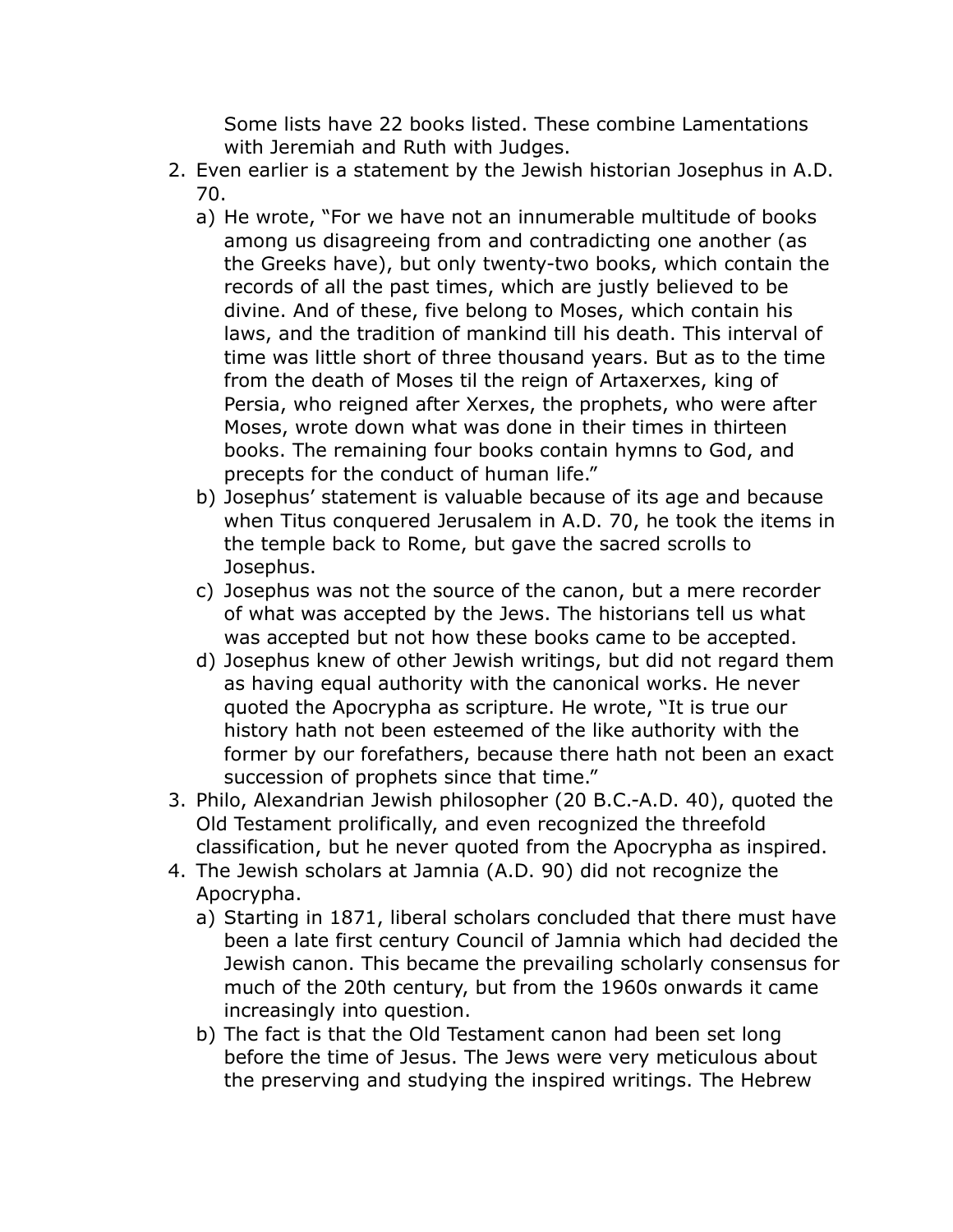writings ended with Malachi, just as our Old Testament canon also ends with Malachi.

- c) The discussion centered not on whether certain books should be included in the canon, but whether certain ones should be excluded. In any case, those present recognized what already had been accepted long before. They did not bring into being what had not previously existed. The evidence clearly supports the theory that the Hebrew canon was established well before the late first century A.D., more than likely as early as the fourth century B.C. and certainly no later than 150 B.C. Therefore, the council had access to the same Old Testament canon that we have today.
- 5. Many of the "church fathers" of the early church spoke out against the Apocrypha (i.e., Origen, Melito, Cyril of Jerusalem, and Athanasius).
- 6. Jerome (A.D. 340-420), the translator of the Latin Vulgate, rejected the Apocrypha as part of the canon.
	- a) He said that the church reads them "for example of life and instruction of manners," but does not "apply them to establish any doctrine." He disputed with Augustine across the Mediterranean on this point.
	- b) At first Jerome refused even to translate the Apocrypha into Latin, the common tongue of the day, but later he made a hurried translation of a few of them. After his death and "over his dead body" the Apocryphal books were brought into his Latin Vulgate directly from the Old Latin Version.
- 7. Many Roman Catholic scholars through the Reformation period rejected the Apocrypha. Luther and the Reformers rejected the canonicity of the Apocrypha.
- 8. The Apocrypha was not fully accepted by the Roman Catholic Church until A.D. 1546 at the counter-Reformation Council of Trent. Up to that time, the view of Jerome dominated that Apocryphal books were not considered fully inspired, but were "second canon" (Deuterocanonical) and the Catholic Polyglot Bible even left the Apocrypha out after the Council of Florence in 1451.
- D. In fact, our only complete history of the Jews is the Old Testament itself, and it is from there we must learn how a book was accepted as divine in origin. There were several standards for inclusion in the Old Testament canon.
	- 1. Was the book accepted in past Hebrew collections?
		- a) The Talmud (a collection of ancient rabbinical writings) accepts the same 39 books as are in our current Bibles. It says, "After the latter prophets Haggai, Zechariah, and Malachi, the Holy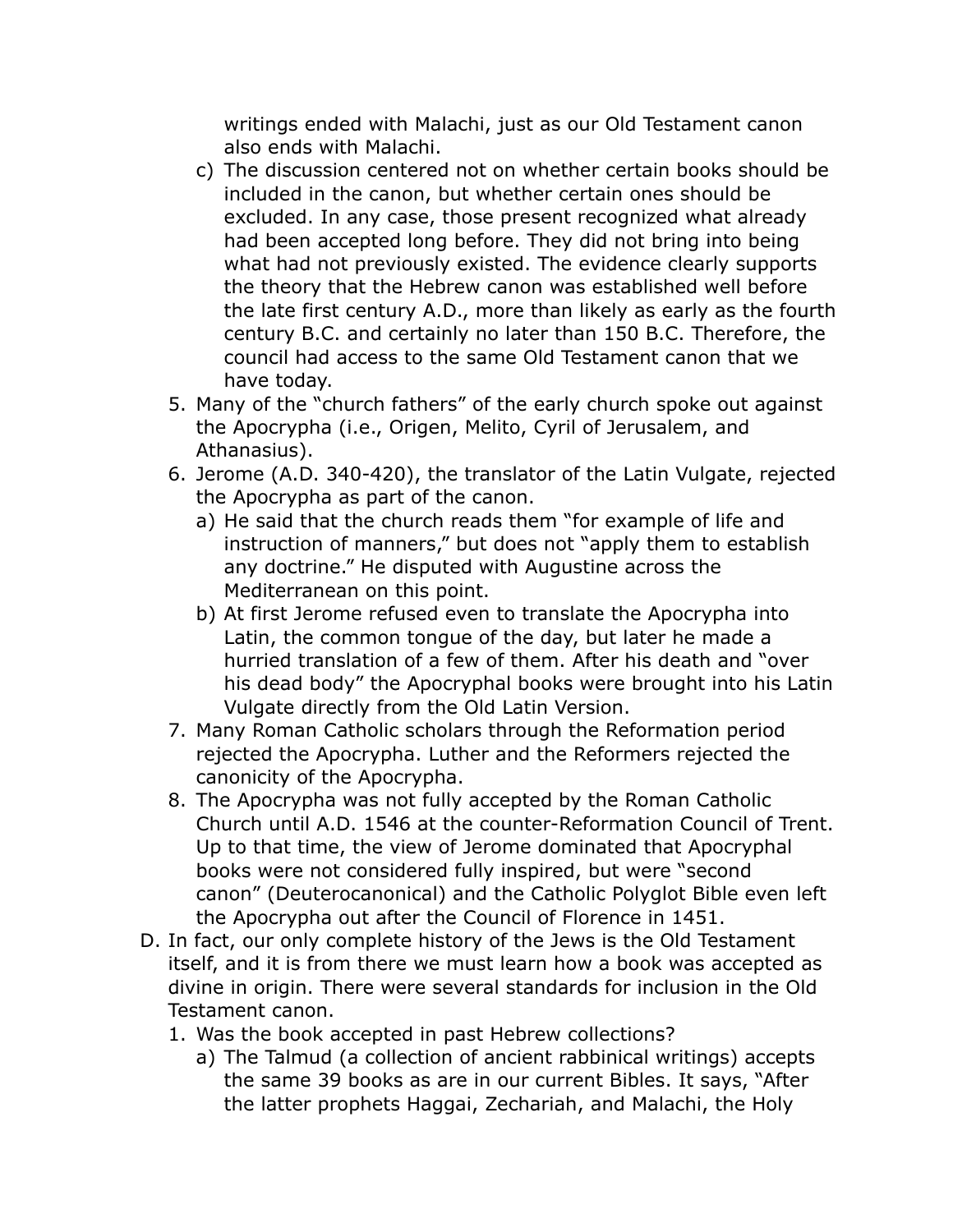Spirit departed from Israel." They believed that there was no prophet in Israel after Malachi.

- b) The oldest copies of the Septuagint (dating to the fourth century) do not include them. We do not know if earlier copies (versions that Jesus and the apostles used) included them.
- c) The Apocrypha were also at the end of a biblical manuscript called Codex Sinaiticus about the 4th century A.D., but the presence of the Apocrypha in any of these documents does not necessarily mean that they were regarded as scripture. Regardless, modern Catholic Bibles now contain the Apocrypha -- as did the KJV in 1611 A.D., and early editions of the Geneva Bible.
- d) The community who copied the Dead Sea scrolls never gave the same authority to books of the Apocrypha as to the Old Testament books.
- 2. Was the book referred to by Christ?
	- a) In Luke 24:27, 44, He referred to the three sections: the Law (Torah), the Prophets (Nebhim), and the Writings (Kethubhim). He never considered the Apocrypha as part of the scriptures.
	- b) He endorsed Genesis through Chronicles (our Genesis to Malachi), including persons, events, and books that modernists reject (Matthew 23:35; Luke 11:51). These seem to point to the final order and arrangement of the books in the Old Testament canon.
	- c) In John 10:31-36, He referred to the Psalms.
		- (1) The term "scripture" had come to mean a fixed body of divinely inspired writings that were fully recognized as authoritative.
		- (2) Jesus disagreed with the oral traditions of the Pharisees, not with their concept of the Hebrew canon. Young wrote, "There is no evidence whatever of any dispute between Him and the Jews as to the canonicity of any Old Testament book."
		- (3) He never indicated or suggested that any of our 39 canonical books be removed or added. In fact, He used them.
	- d) Titles, such as "scripture," "holy scriptures," "sacred writings," "law," and "law and prophets," though they do not define the limits of the canon, certainly assume the existence of a complete and sacred collection of Jewish writings which are already marked off from all other literature as separate and fixed.
- 3. Was the book referred to by the apostles and other New Testament writers?
	- a) There are hundreds of quotes and references to almost all of the canonical books of the Old Testament. They never quoted from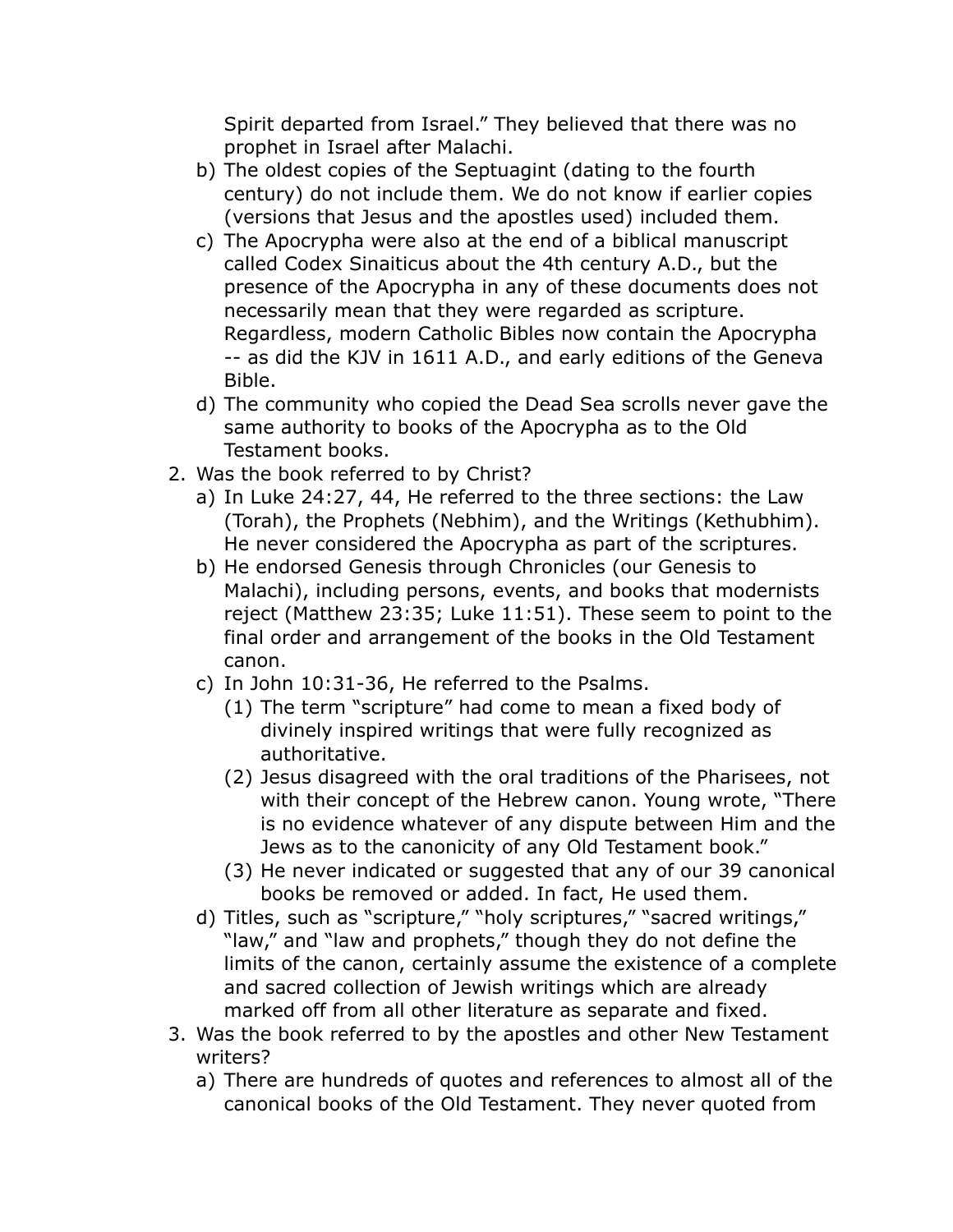the Apocrypha. Jude 14 perhaps alluded to it, but not as authoritative. However, this alone would not disqualify them for the Old Testament canon (Acts 17:28, Aratus; Titus 1:12-13, Epimenides).

- b) Every book is quoted except Esther, Ecclesiastes, Song of Solomon, Ezra, Nehemiah, Obadiah, Nahum, and Zephaniah.
	- (1) These exceptions are not serious. The minor prophets were always treated by the Jews as one canonical work; hence, if one of the twelve were quoted all were recognized.
	- (2) Furthermore, the fact that 2 Chronicles 24:20-21 is quoted in the New Testament presupposes also the canonicity of Ezra-Nehemiah, as originally these books were one with Chronicles, though they may possibly have already been divided in Jesus' day.
	- (3) As for Esther, Ecclesiastes, and Song of Solomon, it is easy to see why they are not quoted: they probably failed to furnish New Testament writers material for quotation. The New Testament writers simply had no occasion to make citations from them. What is much more noteworthy, they never quote from the Apocryphal books, though they show an acquaintance with them.
- c) As a witness, therefore, the New Testament is of paramount importance. For though it nowhere tells us the exact number of books contained in the Old Testament canon, it gives abundant evidence of the existence already in the first century A.D. of a definite and fixed canon.
- 4. Does the book claim to be the word of God or the work of the prophets?
	- a) Unlike the Old Testament prophets, none of the books of the Apocrypha ever claimed divine authority.
	- b) First Maccabees is perhaps the most valuable book in the Apocrypha. It describes the exploits of the three Maccabean brothers (Judas, Jonathan, and Simon). Along with Josephus, it is our most important source for the history of this crucial and exciting period of Jewish history.
	- c) However, the book itself and other books of the Apocrypha say there were no prophets at that time. Without a prophet, the book cannot be accepted as the word of God. It might be a good history book, but it is not God's version of history.
		- (1) 1 Maccabees 4:46: "And stored the stones in a convenient place on the temple hill until a prophet should come to tell what to do with them."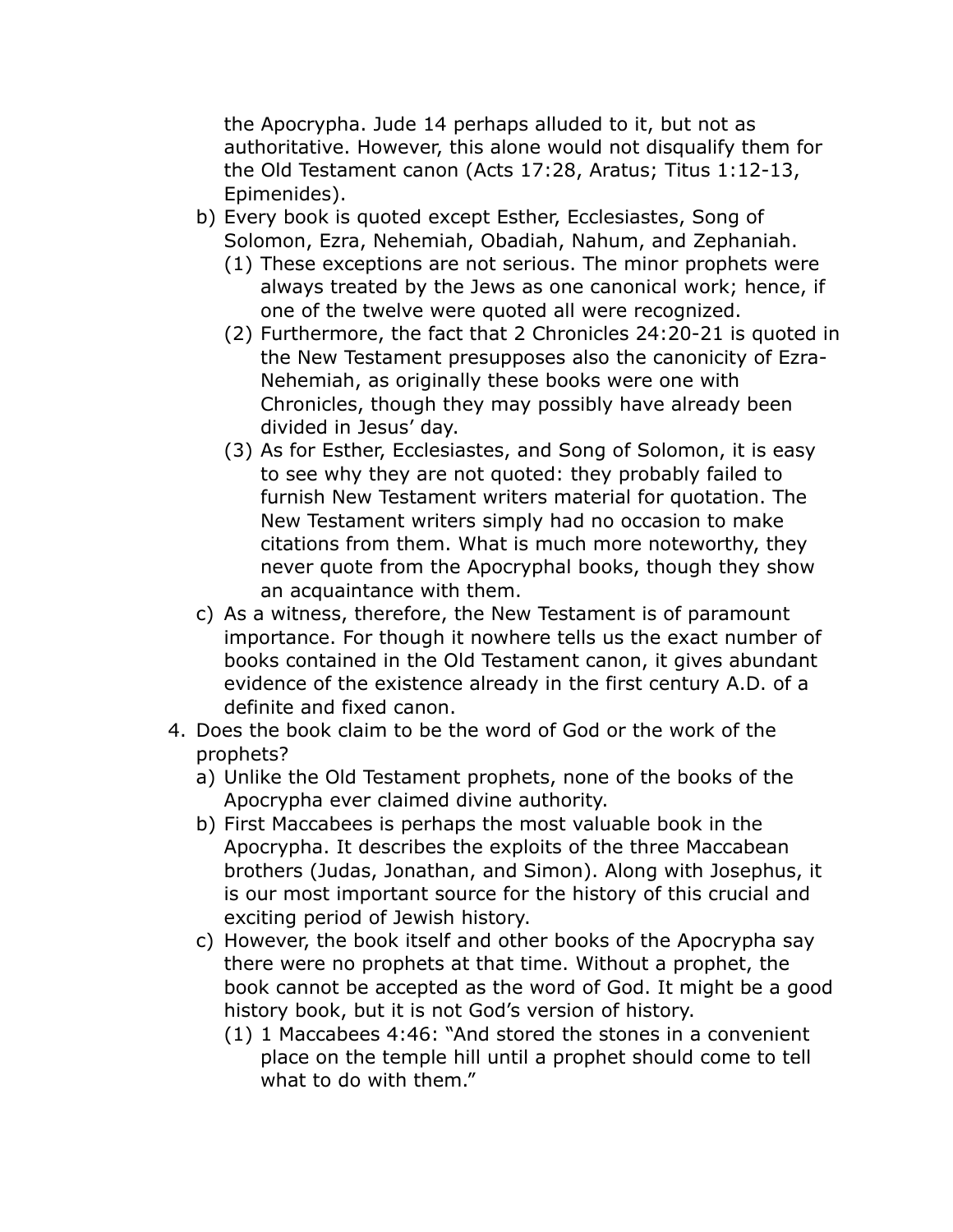- (2) 1 Maccabees 9:27: "So there was great distress in Israel, such as had not been since the time that prophets ceased to appear among them."
- (3) 1 Maccabees 14:41: "The Jews and their priests have resolved that Simon should be their leader and high priest forever, until a trustworthy prophet should arise"
- (4) Baruch 85:3: "The prophets have fallen asleep."
- 5. Does the book contain internal evidence of inspiration?
	- a) The Apocryphal books lack the distinctive elements that give genuine scripture its divine character, such as prophetic power and religious feeling.
	- b) One book that the Catholic church wants in the canon, but has never been accepted by most religious groups are the books of Maccabees. However, the book of 2 Maccabees even admits that it it not a perfect history: "Thus went it with Nicanor: and from that time forth the Hebrews had the city in their power. And here will I make an end. And if I have done well, and as is fitting the story, it is that which I desired: but if slenderly and meanly, it is that which I could attain unto. For as it is hurtful to drink wine or water alone; and as wine mingled with water is pleasant, and delighteth the taste: even so speech finely framed delighteth the ears of them that read the story. And here shall be an end" (2 Maccabees 15:37-39).
- 6. Is the book free from contradictions and absurdities?
	- a) They abound in historical inaccuracies and anachronisms.
		- (1) Tobit claimed he was alive when Assyrians conquered Israel in 722 B.C. and when Jereboam revolted against Judah (935 B.C.), yet lived for only 158 years (14:11; 1:3-5).
		- (2) Judith has Nebuchadnezzar reigning in Nineveh (1:1).
		- (3) Judith 9:12-13 claimed that God assisted her in a falsehood.
	- b) They teach doctrines that are false and foster practices that are at variance with inspired scriptures (cf. prayer for the dead, 2 Maccabees 12:44-45).
	- c) They resort to literary types and display an artificiality of subject matter and styling out of keeping with inspired scripture.
- 7. Was the author a known prophet of God?
	- a) Moses was recognized as the founder of the Jewish religion. Many miracles were witnessed by millions of people showing that God's power was with the prophet.
		- (1) Moses was command by God to make a record (Exodus 17:14; 24:4-8; 34:27-28 Numbers 33:2; Deuteronomy 31: 9-12, 22-26).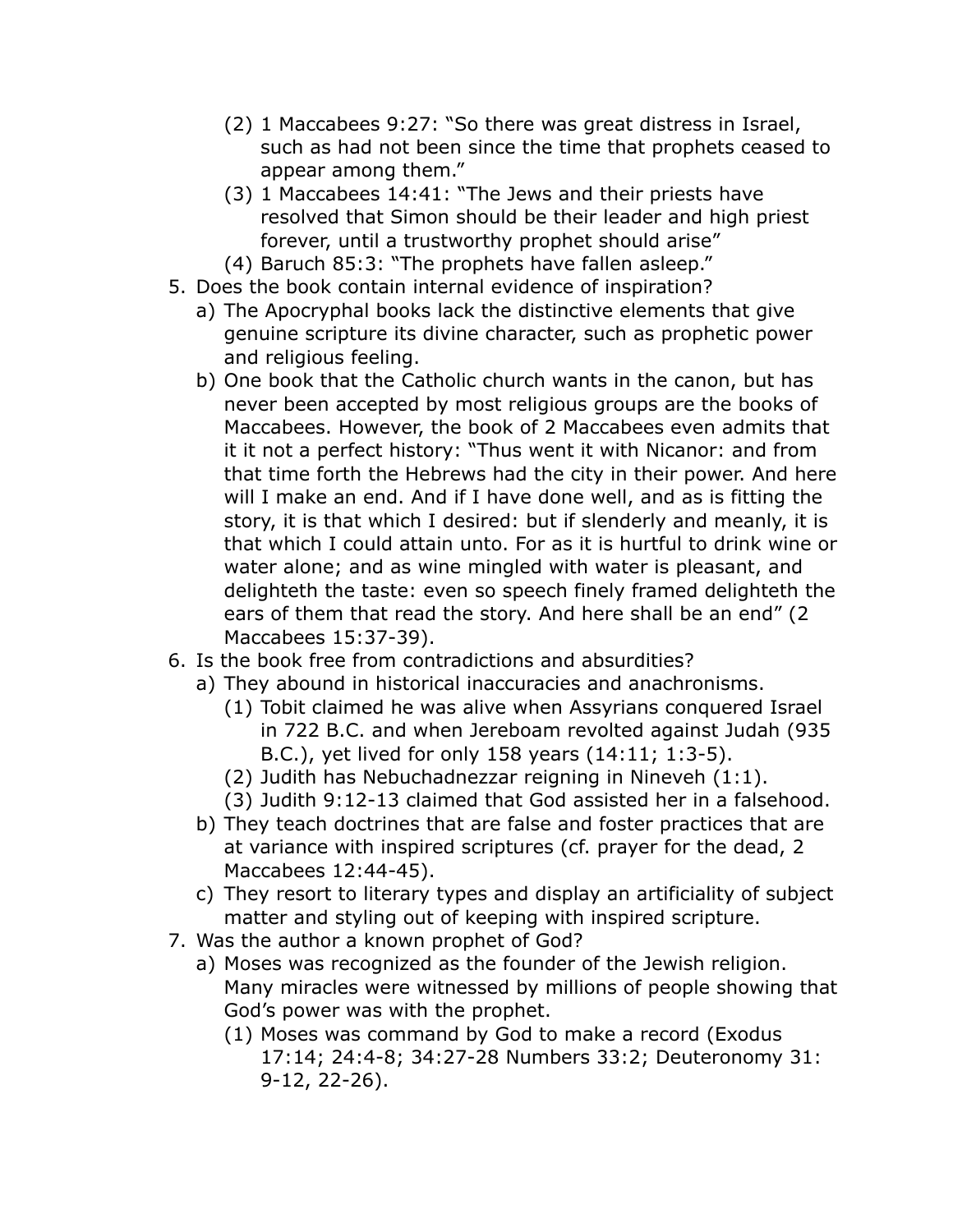- (2) Moses is never directly called the author of Genesis, but it is always included in his writings. It is believed that he complied earlier writings into the book we know as Genesis, so he was not the direct author though it was part of his writings.
- (3) Later books confirm the canon of Moses' work.
	- (a) Joshua was to learn the law Moses commanded (Joshua 1:7).
	- (b) Joshua copied the law onto stone and references Exodus 20:25 (Joshua 8:30-32).
	- (c) Israel was warned to follow the book of Moses (Joshua 23:6).
	- (d) David charged Solomon to keep what Moses wrote (1 Kings 2:3).
	- (e) David talks about what God made known to Moses in Psalm 103:7 and then quotes Exodus 34:6-7.
	- (f) Amaziah follows Moses' commandments, quoting portions of Deuteronomy (2 Kings 14:6).
	- (g) The book of Moses was found in Josiah's reign and the Passover was reestablished (2 Kings 23:21-25).
	- (h) Chronicles and Ezra reference the law of Moses given by God (Ezra 7:6).
	- (i) Daniel testifies that Moses' prophecies given by the Lord have come true (Daniel 9:11-13).
	- (j) We could continue on citing Isaiah, Jeremiah, Hosea, Amos, Micah, Zephaniah, Haggai, Zechariah, and Malachi all stating that Moses recorded the law of God.
	- (k) Christ and the apostles frequently quote from the works of Moses and interchangeably state that "Moses said" or "God said" or give it authority by saying, "It is written."
- (4) The first five books were not canonized because of their antiquity, their linguistic style, or the beauty of their words. It was not by royal command or priestly decision. The books were accepted because they were written by God's spokesman, Moses. The human author, admitted by all to be a spokesman for the divine Author, guaranteed the writing.
- (5) The law was certainly neglected, but its authority was recognized by Israel's spiritual leaders. It was the recognition of this authority that shook Josiah when he realized how long the law had been neglected (2 Kings 22:11).
- b) As we go through the Old Testament, only verified prophets' words were accepted as God's. The priests were teachers of the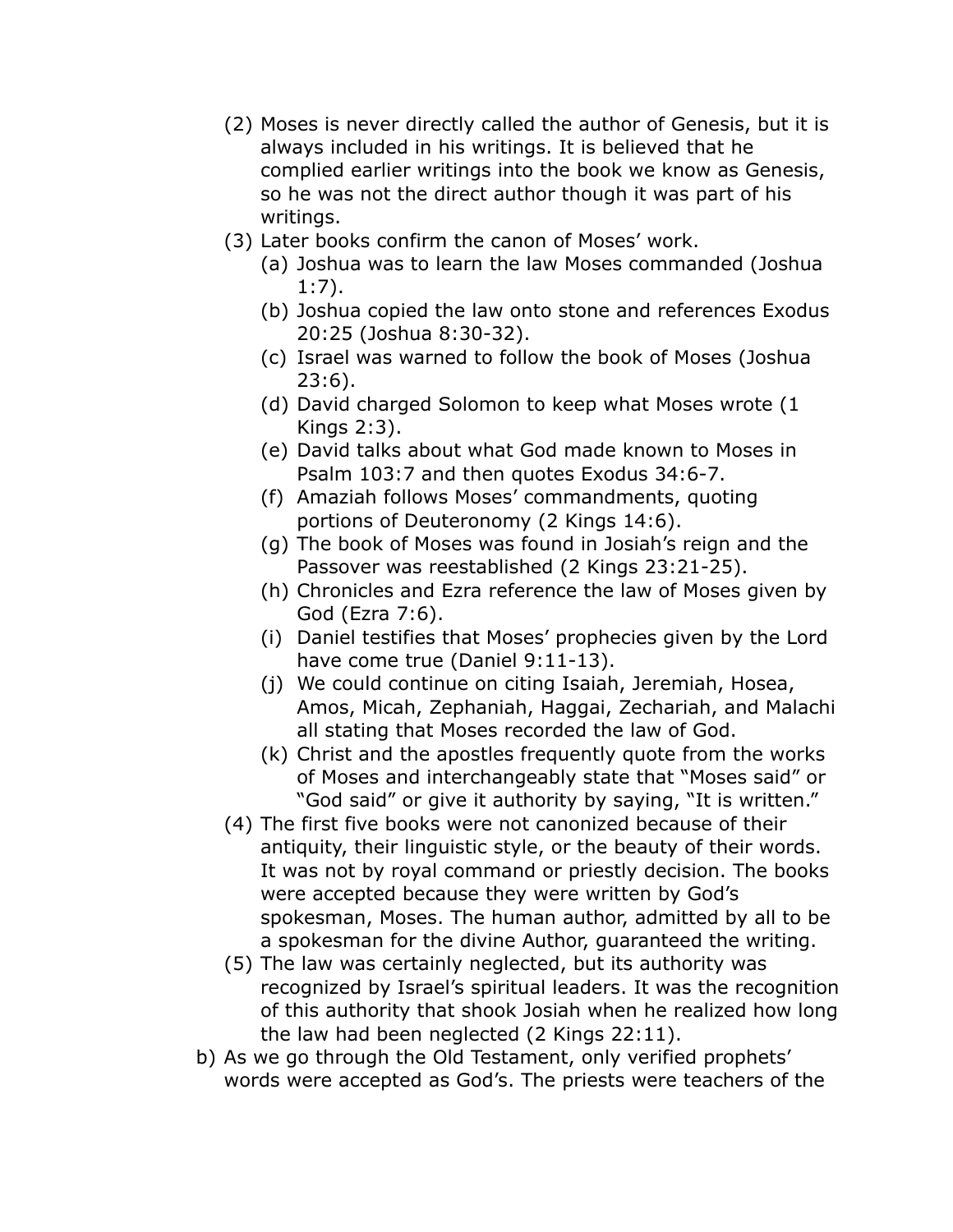words of God, but they were not the source of God's law (unless they happened to be prophets as well as priests).

- c) Prophets not only spoke God's words, but like Moses they also wrote the words of God (Jeremiah 36:1-8).
	- (1) Joshua wrote God's message (Joshua 24:26).
	- (2) Samuel wrote God's message (1 Samuel 10:25).
	- (3) The book of Chronicles lists the writers of Israel's history.
		- (a) The history of David was written by Samuel, Nathan, and Gad (1 Chronicles 29:29-30).
		- (b) The history of Solomon was written by Nathan, Ahijah, and Iddo (2 Chronicles 9:29).
		- (c) The history of Rehoboam was written by Shemaiah and Iddo (2 Chronicles 12:15).
		- (d) The history of Abijah was written by Iddo (2 Chronicles 13:22).
		- (e) The history of Jehoshaphat was written by Jehu (2 Chronicles 20:34).
		- (f) The history of Hezekiah was written by Isaiah (2 Chronicles 32:32).
		- (g) The history of Manasseh was written by unnamed seers (2 Chronicles 33:19).
	- (4) The reason these histories were accepted was because they come from the pens of recognized prophets of God.
- d) Some books gain further verification because one prophet of God cites the work of another prophet.
	- (1) Daniel studied the works of Jeremiah (Daniel 9:2).
		- (a) If Daniel is accepted as a prophet of God, then Jeremiah must also be a prophet.
		- (b) Daniel's book has so many detailed, accurate statements about the future, that it must be from God. He passes Moses' test.
		- (c) Even today, we have copies of Daniel which date 200 years before Christ. Some of Daniel's prophecies were not fulfilled until the time of Christ or even after.
	- (2) Jeremiah quotes Micah (Jeremiah 26:18). Note the emphasis that it was true because a prophet wrote the words.

**Conclusion**. Norman L. Geisler wrote, "A book is not the word of God because it is accepted by the people of God. Rather, it was accepted by the people of God because it is the word of God. That is, God gives the book its divine authority, not the people of God. They merely recognize the divine authority which God gives to it." The church did not create the canon. It did not determine which books would be called scripture. Instead, the church